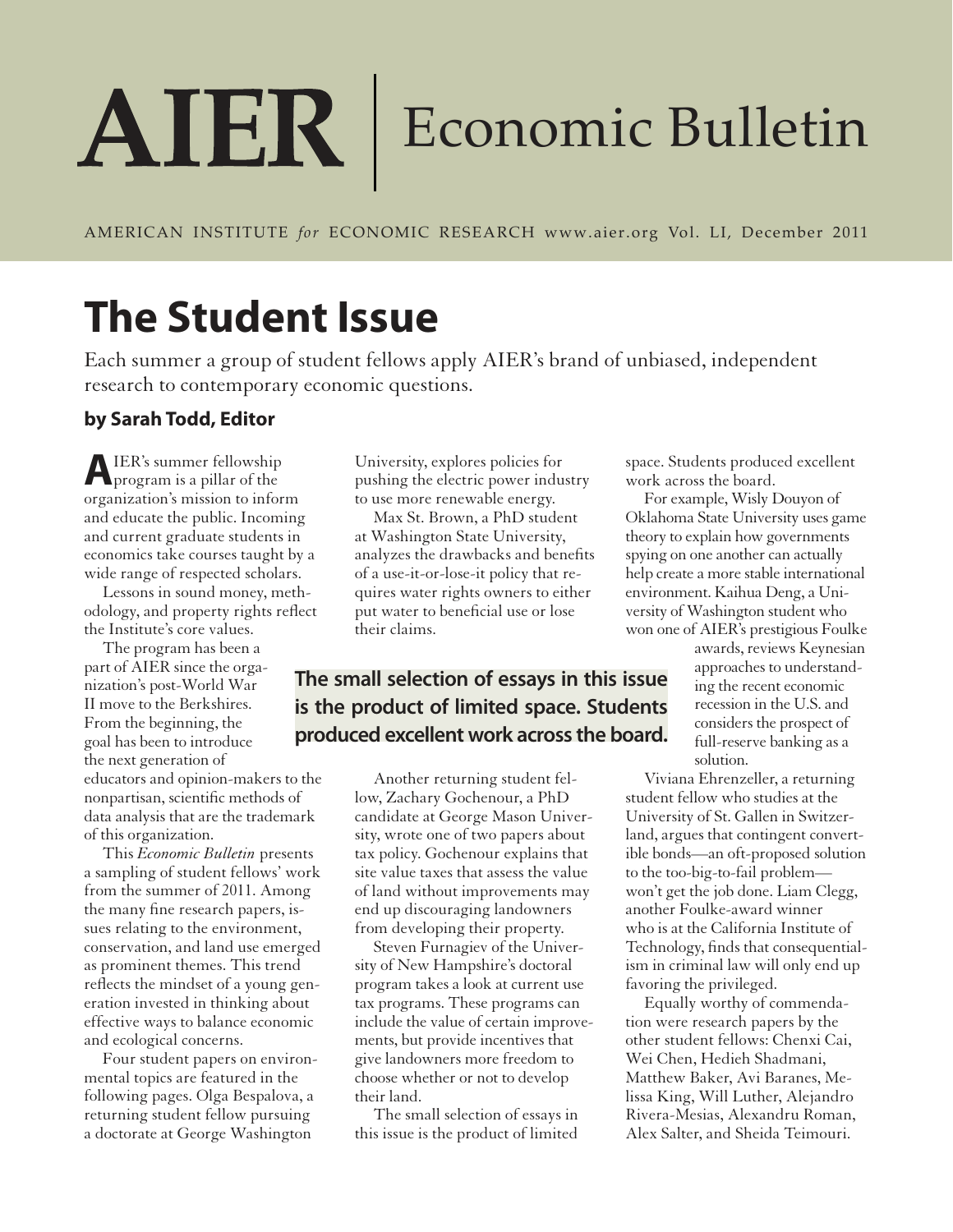## **State Policies Can Cut Energy Dependence**

Renewable Portfolio Standards requires the electric power industry to include renewable sources of energy.

#### **by Olga Bespalova, George Washington University, PhD Program in Economics**

The United States' dependence<br>
on energy imports of fossil on energy imports of fossil fuels has resulted in political and economic insecurity, as well as the depletion of natural resources and increased pollution.

In 2009, fossil fuels accounted for 78.4 percent of the U.S. energy supply. Petroleum constituted 35.3 percent of the energy supply, while natural gas was 23.4 percent and coal was 19.7 percent. By contrast, nuclear power and renewable energy amounted to just 8.3 percent and 7.7 percent of the energy supply, respectively.

Relying on fossil energy sources as the primary energy supply creates multiple problems. First, fossil fuel energy creates problems for which the

public is not compensated, such as pollution and health issues. These problems are called negative externalities because the social costs needed to eliminate their negative impact are not included in the costs of energy generation and energy prices.

Second, an over-reliance on fossil fuel also leads to the tragedy of the commons, in which shared use of non-renewable resources results in the full depletion of those resources. Thus, the social costs of fossil fuel energy are higher than the private costs.

However, fossil fuel has historically had two major advantages over many alternative renewable energy sources: It is cheaper and easier to transport. Even with rising oil prices, it remains comparatively cheap today.

The Electric Power Research Institute predicts that in 2015, wind

energy will cost nearly one-third more than coal and 14 percent more than natural gas. Solar thermal electricity, the institute says, will cost three times the price of coal and more than twice the price of gas.

On the other hand, rapidly improving technologies are advancing the possibility of cheaper renewable energy in the future, while fossil fuels are becoming more scarce and expensive.

The global research director for General Electric, Mark M. Little, predicts that solar power may be

## **In 2009, fossil fuels accounted for 78.4 percent of the U.S. energy supply. Petroleum constituted 35.3 percent.**

cheaper than fossil fuel energy and nuclear energy within three to five years. Thus, the price ratio of renewable and traditional energy goes down, opening new opportunities for developers of renewable energy.

Although renewable energy production also creates negative externalities (wind farms cause noise, lower real estate prices in surrounding areas, and harm birds and fish), their scope is much smaller than those caused by the generation of non-renewable energy.

In addition, if landowners are compensated for the use of their land by renewable energy producers (i.e. wind farms), the size of the compensation offers a good estimate of social costs. In this way, negative externalities are corrected because renewable energy prices reflect the true costs related to its generation.

In order to help decrease dependence on fossil fuels and address

other energy concerns, the U.S. government is increasingly interested in renewable energy policies. The most frequent target of these policies is the electric power industry, which uses 38.3 percent of the total U.S. energy supply and more than half of the renewable energy supply.

The Renewable Portfolio Standard (RPS) is one of the most popular, and disputed, policies directed at the electric power industry.

The RPS requires companies to produce a certain percentage of their electricity from eligible renewable sources or to use renewable energy credits according to a specified schedule. As of March 2011, 29 states, along with Washington, D.C., have RPS requirements that are mandatory. Seven states have specific renewable goals, which, unlike RPSs, are not legally binding.

Critics of RPS policies dispute their effectiveness, particularly on the national level.

Michaels (2008) argues that a national RPS policy would be inefficient for pollution reduction because it "deals with only

one of many sources of a pollutant": the electric power industry. Rossi (2010) argues that the difference in states' natural resources endowments would create different costs and benefits of RPS implementation, since some states would have more favorable natural conditions for renewable energy production than others.

It's true that a national RPS policy would arbitrarily set fractional goals for specific kinds of electricity generation. Such a policy would require that certain percentages of total energy production be generated from wind, solar, or biomass, without taking into account the differences in natural conditions between states. For some states, investments in specific renewable energies would be more costly than other measures of pollution reduction (such as energy efficiency), and thus, not effective.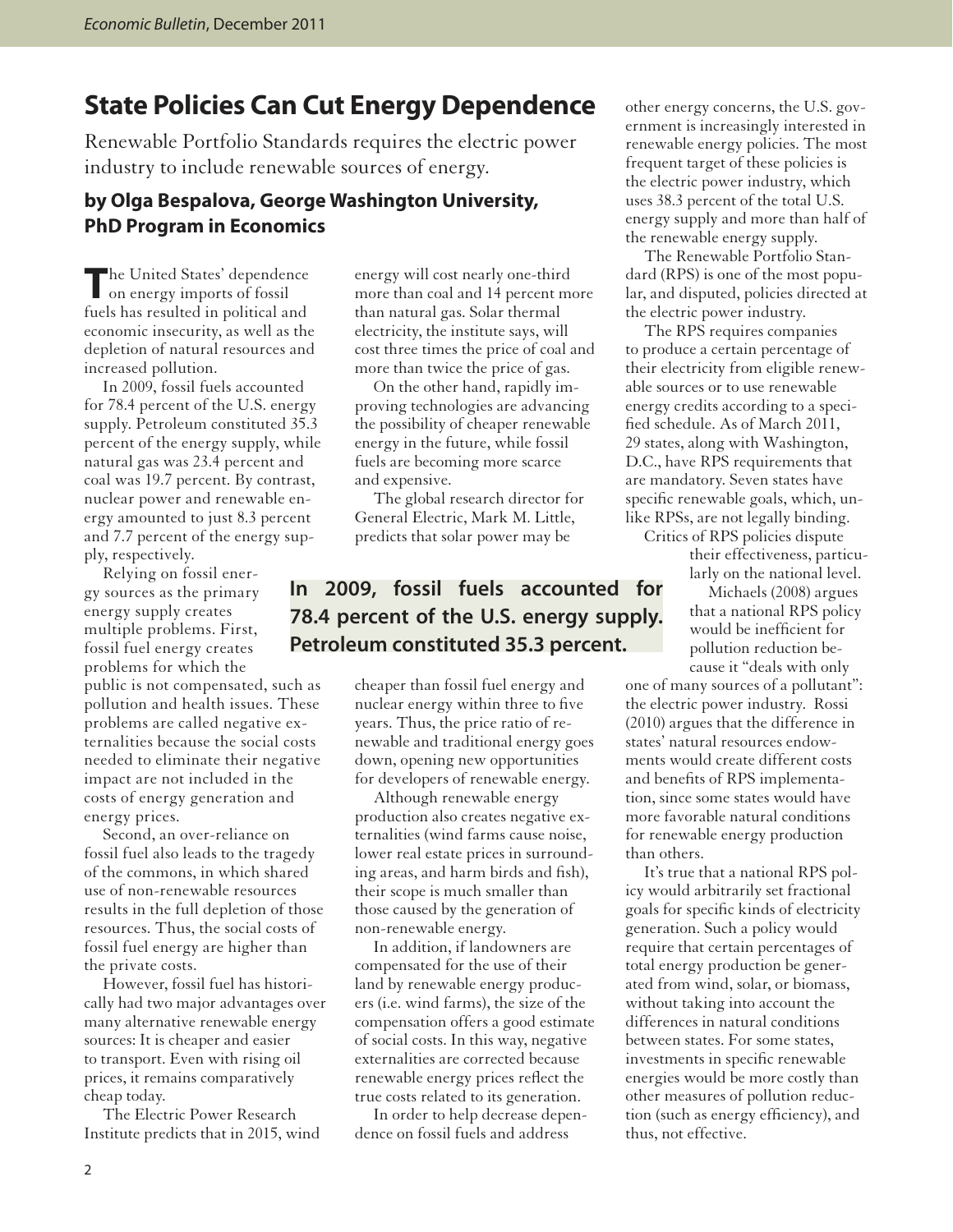But the data suggests that RPS policies can have a significant impact on renewable energy deployment if they have adequate enforcement mechanisms specifically, established penalties for underachieving established fractional goals. Penalty features should be included in any RPS design to make it a strong and effective instrument of developing renewable energy.

To comply with the national RPS, these states would have to pay penalties or to buy renewable energy certificates from those states that are better endowed with natural resources—causing wealth redistribution from states with

fewer natural resources to states with greater resources.

By contrast, setting RPS policies at the state level allows each state government to consider local natural conditions and to create incentives to develop the least expensive and most effective renewable technologies.

Cory and Swezey (2007) argue that RPS policy could be effective at the state level if it included "noncompliance penalties, either in form of fines or an alternative compliance payment." This would distinguish strong RPS policies from weak ones that allow "ambiguous RPS regulations or definitions" and "frequent or major rule changes," and have "weak enforcement mechanisms."

From 2003 to 2009, only 18 states had active RPS policies that both established certain fractional goals and required compliance to those goals. However, on a yearly basis, just 40 percent of those states fully achieved those goals. Among these 18 states, 46.2 percent achieved 95 percent of the set goals, while 50.2 percent of the states met 90 percent of the goals.

To better enforce compliance, most of the 18 states have established penalties or alternative compliance payments. These have to be paid when a company does not achieve its RPS requirements

## **Apply to AIER's Summer Fellowship Program**

A dmission to AIER's Summer Fellowship<br>Program is based on interest in current dmission to AIER's Summer Fellowship economic issues, plans for future study, and academic achievement. The Institute is particularly interested in students who aspire to teaching or other careers that have an impact on popular economic understanding.

Student fellows receive room and board plus a stipend that has averaged about \$500 for a twoweek session. Those who successfully complete the program are invited to apply for an E. C. Harwood Fellowship for study in an accredited graduate degree program for the following academic year. In recent years, awards have averaged between about \$1,250 and \$2,500 per student.

Student fellows participate in intensive seminars structured to encourage a disciplined exchange of views. Returning student fellows work on projects of their own choosing and present their research at the end of the program.

In 2012, AIER intends to sponsor two sessions at its 100-acre campus in Great Barrington, MA.

- •The first session will run from Monday, June 11, to Friday, June 22.
- •The second will run from Monday, July 16, to Friday, July 27.

Candidates for the fellowship must submit a completed application form, curriculum vitae, personal statement, writing sample, outline of a proposed course of study and career objective, official transcript(s), and at least two scholastic references.

Applications are expected to be available January 17, 2012.

#### **For more information contact:**

 Director of Fellowship Programs American Institute for Economic Research P.O. Box 1000 Great Barrington, MA 01230

 Phone: (888) 528-1216 Fax: (413) 528-0103 E-mail: fellowship@aier.org Web: www.aier.org/fellowships

#### **Online, e-mail, and print applications must be received by March 23, 2012.**

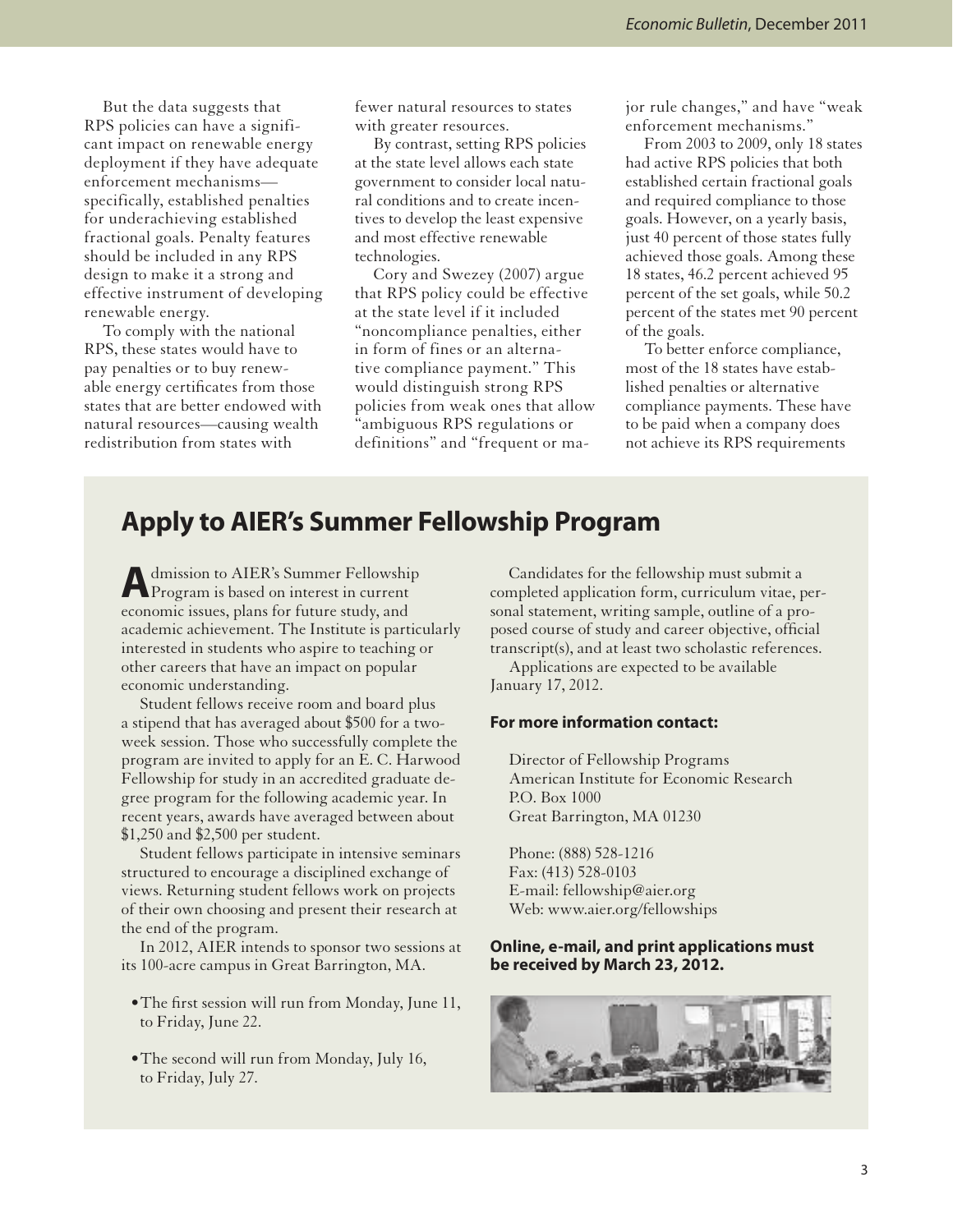either through energy production or through purchases of renewable energy certificates from other generators.

On average, the penalty was \$27.93 for each megawatt hour of renewable energy that a company fell short of meeting its RPS, but the range is considerable. Some states have penalties as high as \$40 to \$63 per megawatt hour; others did not have penalties. (A megawatt hour is the amount of energy consumed if one million watts are used for one hour, or if one watt is used for one million hours.)

Empirical results show that penalties have a significant impact on the probability that a given state will comply with its RPS target. A \$1 increase in the penalty (say, from \$50 to \$51 per megawatt hour) raises the probability that a state will comply with its RPS compliance by

48 percent.

With that penalty increase, the percentage of states achieving full compliance with RPS policy goals would increase from 40 percent to 59.2 percent—a very significant result. Similarly, an increase of one more dollar per megawatt hour raises the probability that states will comply to 95 percent of RPS goals to 49.5 percent from 46.2 percent.The probability that states will comply to 90 percent of RPS goals goes to 61 percent up from 50.2 percent. Across the board, higher penalties produce better compliance.

States with higher levels of carbon dioxide pollution are also more likely to comply with RPS policy goals. From 2003 to 2008, the average pollution level in the 18 observed states was 125.74 million metric tons of carbon dioxide. The

## **The Paradox of Use It or Lose It**

A water rights requirement popular in the West is meant to discourage wasteful use. But it doesn't always work that way.

#### **by Max St. Brown, Washington State University**

The water rights of much of the<br>Western United States include he water rights of much of the a requirement of use it or lose it. Under this requirement, if an existing water right is not put to beneficial use for a period of years, that right will be forfeited and become available to other users (Huffaker 2005).

Use it or lose it is intended to discourage the wasteful use of water. In practice, it might do just the opposite.

Farmers risk losing their water rights if they do not put all of their water to use, as noted by Brewer, et. al. (2007). In order to avoid losing the unused portion of their right, farmers have an incentive to put all of their water on crops regardless of whether it is needed. As a result, farmers are unlikely to conserve.

In addition, use it or lose it can be inefficient in cases where users do not want to permanently trade water rights. In a given wet year, for instance, farmers do not want to permanently trade away water rights because they will need them again in dry years. As Zellmer (2008) points out, a solution to this issue exists in the form of water banks that allow farmers to give up their water for a year without permanently losing their rights.

In response to such concerns, Huffaker recommends removing use it or lose it from the prior appropriation doctrine. The doctrine, which was first created to define how water rights are allocated and managed in Colorado and California, helped promote rapid economic development of the American

least polluted states had 10 million metric tons, while the most polluted had 402 million metric tons.

All other factors being equal, one million metric tons more of carbon dioxide pollution increases the probability that a state will fully comply with its RPS policy from 40 percent to 43 percent. These results indirectly confirm that states that choose to adopt RPS policies are driven by environmental concerns, along with other reasons.

The impact of RPS policies on investments in renewable energy, employment, and pollution level is yet to be estimated. But there is no doubt that RPS policies can be used in conjunction with other policy instruments to decrease U.S. dependence on energy imports and fossil fuel production and to help the country move toward a more sustainable future.

West. Unlike the riparian law used in much of the Eastern U.S., the doctrine does not tie water rights to land ownership. Instead, the first claimant to put water to beneficial use gains senior rights.

While removing use it or lose it will do away with the perverse incentive to avoid water conservation, a water rights doctrine that lacks the requirement can bring about problems of its own.

If the requirement were removed from the prior appropriations doctrine, non-water users including speculative trading firms and potential monopolists—could obtain rights for future use or resale rather than for actual and current use.

Zellmer (2008) notes that this kind of privatization would place water "in the hands of profit-driven firms, thereby interfering with the ability of residents and local governments to manage their own supplies, as decision-making becomes less transparent and opportunities for meaningful participation become less available."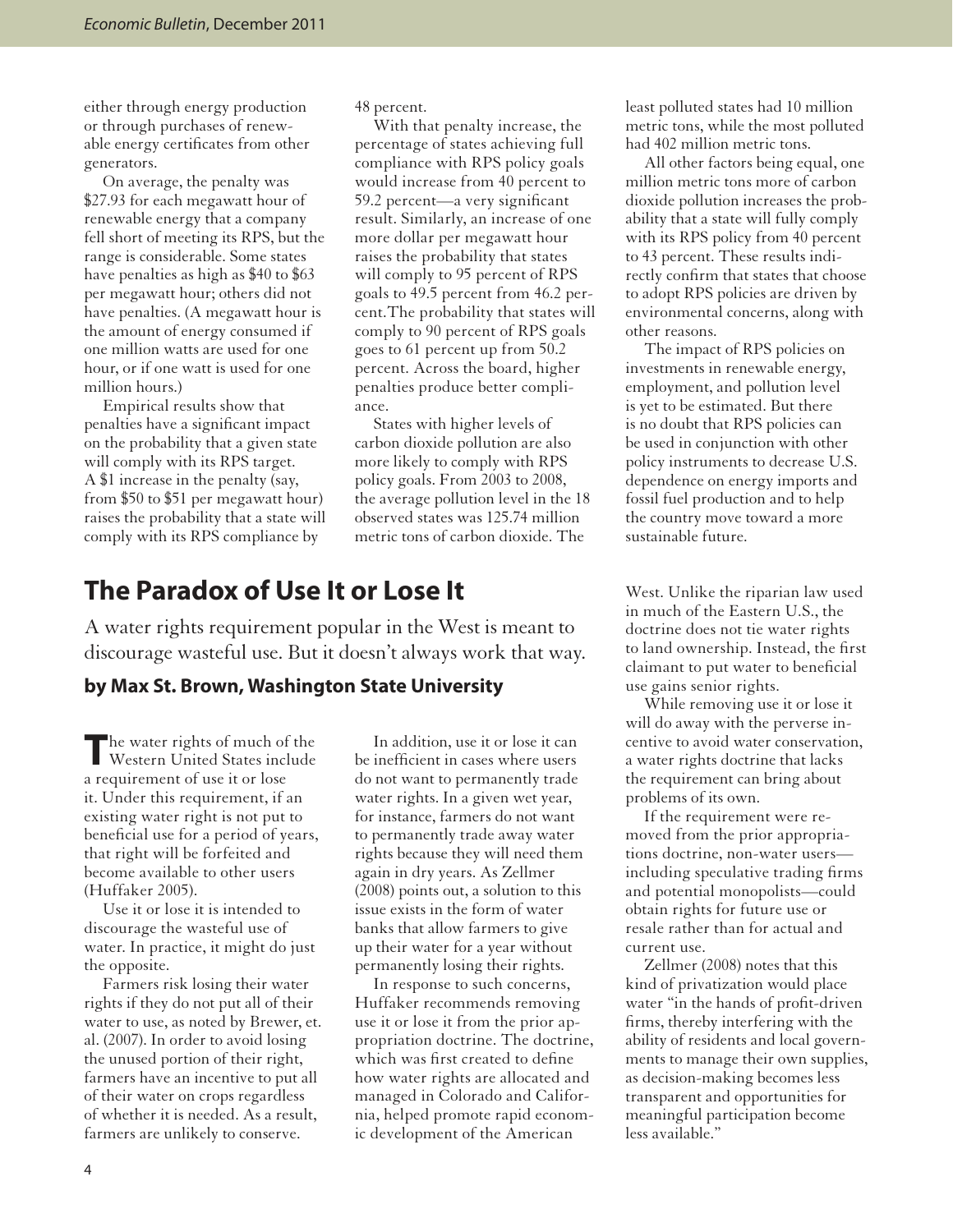Speculative trading firms could facilitate transactions of water and promote the transfer of water rights. However, there is significant potential for market manipulation.

Imagine that a speculative investment bank purchases all available water rights from a river next to the most fertile land. With monopoly power, the speculator might demand higher prices. Farmers might then seek out lower-priced water rights adjacent to less fertile land.

Farm production is harmed because the most fertile land sits undeveloped. When the land finally is developed, its purchase price will include the inefficiencies of overpricing by a monopoly. Laws preventing too much market power would discourage possible monopolies.

Opening up water rights to speculation might mean lost opportunities for current water use. Zellmer explains that in Chile, which does not have a use-it-orlose-it requirement, water is traded as a commodity. Some argue that hydropower projects there bought

large quantities of water on a speculative basis, preventing other entrepreneurs from obtaining the necessary resources to start a competing water use.

Seemingly, with open markets competing, users could just pay the hydropower project for temporary use of water rights until a dam is built. However, if transaction costs such as legal fees to write up a rental contract are high, then there is no guarantee that rights will be in hands of the party that can put the water to its most beneficial use. Without a use-it-or-lose-it clause, there is nothing to prevent the hydropower project—or anyone else—from hoarding water rather than letting the water go to beneficial use.

Chile has since amended its water code in 2005 to include a tax on unused water rights. The tax provides an incentive for unused water rights transactions.This solution holds best for large-volume water claims where water cannot be "used" wastefully and go undiscovered.

## **An Alternative to Property Taxes**

Proponents of the land value tax say it encourages business. Economic theory predicts another outcome.

#### **by Zachary Gochenour, George Mason University**

In 2008, property taxes represent<br>
28 percent of revenue for local n 2008, property taxes represented governments in the United States, totaling \$400 billion. These taxes are the principal source of local governments' revenues, dwarfing income and sales taxes.

Most of the policy debate about property taxes is concerned with marginal, or incremental, changes to the status quo—for instance, whether the government should charge an additional 1 percent tax to pay for a new school. But in this time of extraordinary budget deficits for local governments, many enterprising politicians are considering

fundamental changes to the ways taxes are assessed.

One such proposal, linked closely to 19<sup>th</sup>-century American economist Henry George, is to modify the way land value is assessed for taxes. Currently, property taxes are based on the estimated value of both the land and improvements on the land (such as buildings and other personal property).

Under the alternative system, a land value or site value tax, the landowner pays taxes only on the estimated value of a plot of land, *excluding* the value of physical buildings, landscaping, or other

Small-scale wasteful uses, such as using water on farmland regardless of whether it is needed, might still go undiscovered.

California may have struck upon a solid solution to the paradox of use it or lose it. Prior to 1977, a water rights holder could lose the portion of his or her right if it went unused for five years. Since then, Section 1011 of the California Water Code has been introduced to allow the temporary transfer of water rights without its forfeiture, thus eliminating the incentive to avoid water conservation. Likely in an effort to keep out speculators, California's Water Code prevents non-water-users to make water claims.

The overall effect of the removal of use it or lose it is a trade-off between the beneficial effects of conservation and the harmful effects of speculation. When the requirement effectively prevents speculation and promotes the transfer of water rights to more beneficial uses, use it or lose it makes economic sense.

site improvements.

Consider a gas station at a busy intersection that sells for \$2 million. The tax assessor might find an empty lot on a very similar corner that sells for \$500,000, which would be the site value.

Under the usual property tax system, the gas station owner would pay taxes on the \$2 million value. But under the site value system, both the gas station owner and the empty lot owner would pay taxes only on the \$500,000 value.

The proposal for site value taxes has two overlapping justifications: one based on morality and social justice, another on economic efficiency. The moral argument, which George focused on, builds on the idea that land value is the "common heritage of mankind" and belongs to the community, whereas improvements are a product of individual labor and rightly belong to the individual.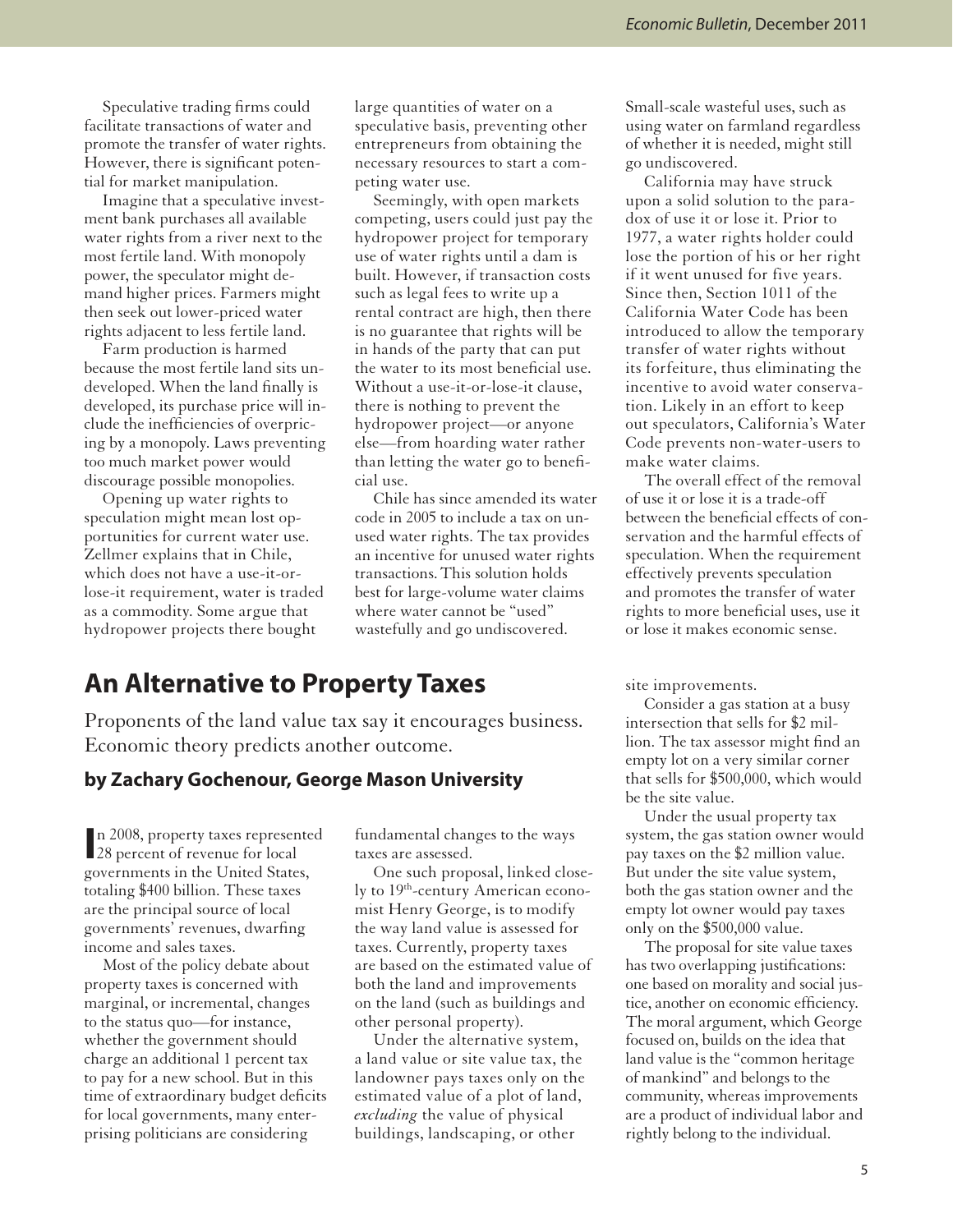The economic argument in favor of the site value tax is that it increases economic efficiency because it encourages landowners to upgrade their land through physical improvements that will not be taxed. And because site value taxes are taxing community-created value, they will not drive away business and further development as new taxes might. In the Georgist theory, site value taxes allow local governments to raise taxes while actually encouraging development, or at least not suppressing it.

Site value taxes are already implemented to a limited degree in many American communities, particularly in the mid-Atlantic region where Henry George's ideas were most influential. Connecticut also has given the system serious consideration, and Ireland is planning a major nationwide site value tax.

The land site tax sounds good in theory. But it may not work well in practice.

Public goods—that is, goods that present prohibitive costs for keeping people from enjoying benefits without paying—are assumed to be underprovided by the market. This is because the producer of public goods will not be fully compensated for the benefits they provide.

The simple solution is to finance those goods through taxes.

But many taxes actually decrease overall production in the economy, mostly by distorting incentives. Under the current system, if the tax rate on business revenue is 20 percent, and the potential business owner expects to make a 10 percent return on his investment, he does not invest. Since there is no business to tax, no one benefits—this is known as a deadweight loss.

The advantage to the site value tax, proponents argue, is that it minimizes deadweight losses. They argue that since the site value of land is not dependent on the actions of the landowner, a high tax will

not remove the incentive of the landowner to develop the property. Land is fixed in supply, proponents of the tax point out.

If land has a value independent of the actions or improvements of the landowner, then nothing is lost by taxing it. The landowner expects to make a profit from improving the land. The site value is transferred to the community as tax revenue, which can be used to provide public goods.

So what's the problem with this line of reasoning? There is no such thing as "site value" in the first place. Using the terminology of Chicago economist Frank Knight, *all* production is simply the transformation of resources into products. The value of a given object is subjective and determined by people's willingness to pay; value is not inherent to any physical item.

## **If the taxes on site values are high, that could eliminate the incentive to search for natural resources.**

High site value taxes encourage one type of production (such as erecting tall buildings that have a lot of value per unit of land) and discourage another type of production (looking for natural resources, improving the quality of the land, building low density housing).

With this in mind, land is "produced" just as much as any other product, and a tax on "land value" is subject to the same critiques as the tax on any productive process.

Consider the search for natural resources. As with land, natural resources such as oil are limited in supply. But we do not know where all the oil is or the most efficient method of extraction. How do we incentivize the search for oil?

We assign a property right to the person who owns the land. They may sell the oil above the price of what it costs to extract that unit of oil, which some would point to as an

inefficiency. In reality, the profit is payment for production: for investing in search, for taking risk, for economizing on extraction costs. If land and natural resources are taxed at a high rate, where is the incentive to search?

This critique applies to all land taxes, but specifically we should recognize that the value of natural resources is *entirely* part of the site value. If the taxes on site values are very high, especially in comparison to other taxes, that could completely eliminate the incentive to search for natural resources or, more generally, bring the land to its highest valued use.

Economic theory does have some predictions about how land use will change in the presence of high land value taxes. Land will be put to use in low-risk ways that are easy to justify as physical improvements

> that take advantage of the comparably low tax rates on this activity.

Investment in technologies that will improve the productivity of the land without creating physical

improvements will decline, since this would only drive up the land's site value. People would stop searching for natural resources, which would be taxed at very high rates, and instead invest in improvements that they believe will be exempt from taxes. Landowners could be indifferent, or even antagonistic, to improvements to neighboring land plots because those would only increase their own taxes.

At first glance, land value tax makes a lot of sense. Further consideration reveals it to be essentially naïve. In some limited cases, marginal reforms that shift tax from "improvements" to "land" might be efficiency enhancing. But there is nothing in economic theory that says that such a switch will increase revenue without increasing the tax burden or that it will provide a more equitable distribution of income.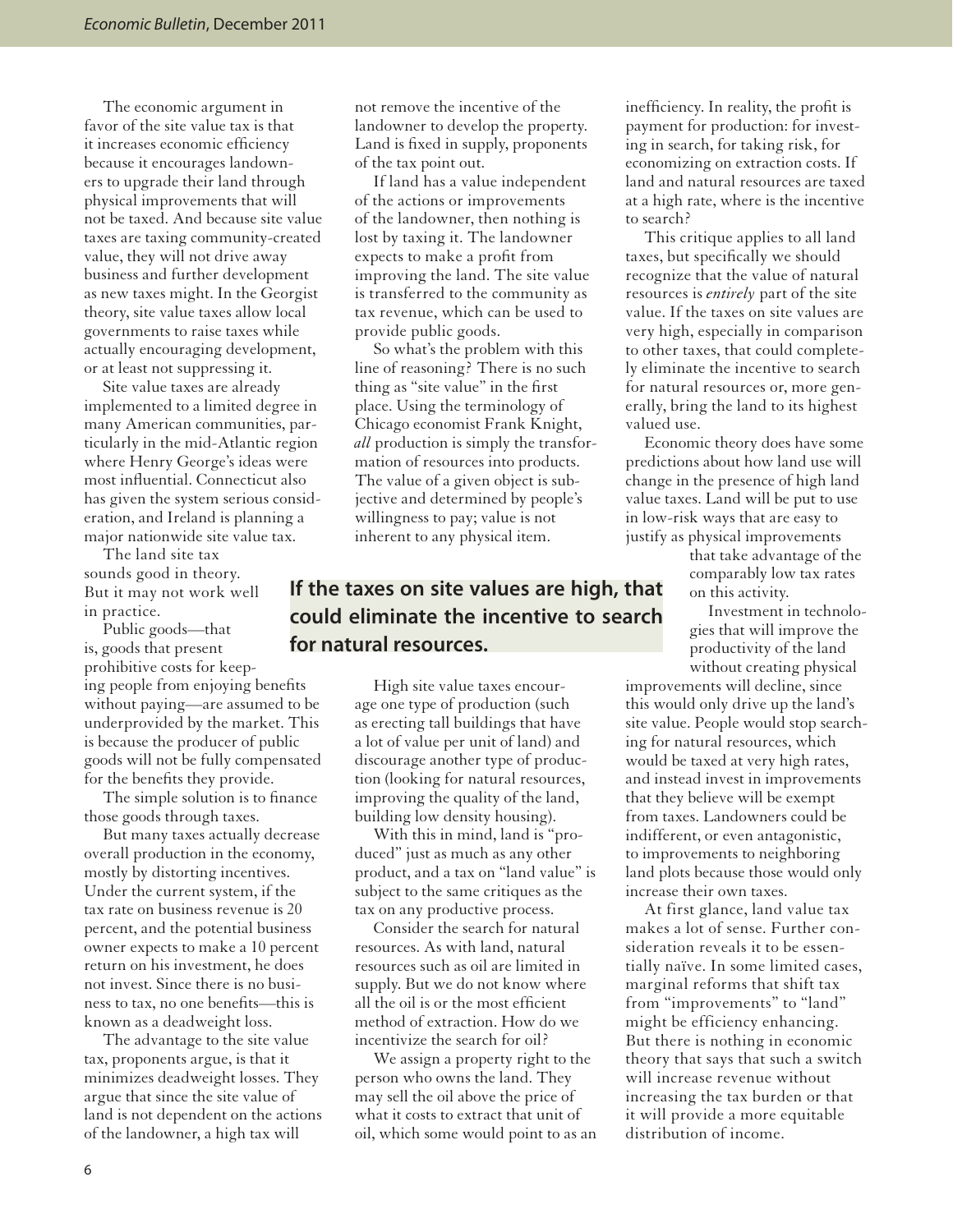## **Current Use Tax and Liberty**

If implemented effectively, this preferential tax policy may help landowners remain in possession of their land.

#### **by Steven Furnagiev, University of New Hampshire**

**W**ith the exception of Michigan, every state in the U.S. has some version of a current use tax. This preferential tax policy is designed to allow landowners to maintain tax rates based on the use of the land in its current state, be it for agricultural use or as open space.

Landowners from all states are likely familiar with a property tax code that assesses the value of their land, in part, according to the potential or future value of the land.

While there are economic arguments for allowing land to serve its most efficient purpose (in some cases development), this is often no consolation to individuals, landowners and non-landowners alike, who value non-pecuniary aspects of the agriculture or open space land in its existing state.

The current use assessment addresses such circumstances. It works by subsidizing landowners with the difference between the tax rate for land in its current use and the tax rate for any future appreciations on the land.

England and Mohr (2006) find that current use programs may postpone and influence development patterns. While land conversion generally proves to be the most profitable choice, landowners who enjoy non-pecuniary benefits of their property are more likely to delay development with the current use programs in place. The authors also note that these programs are generally well-received by the public.

Critics of current use tax programs lie on both sides of the conservation-development spectrum. Although current use taxes are favored by some conservationists, others argue that they do not go far enough to prevent development of rural areas.

England and Mohr acknowledge that "for the land owner, the potential profit of development typically dwarfs the tax incentives favoring rural users." In other words, current use tax programs may not offer sufficient incentive to prevent landowners from deciding to sell or develop land. As a result, a current use tax may be more likely to delay development rather than prevent it.

## **A current use tax can be seen as a means of protecting property rights—though it does not always work perfectly.**

Those in favor of development say the costs of the program may be unjustified.

But the issue is not that current use tax programs are flawed conservationist policies. Rather, they are indirect means toward conservationist ends.

Within a constitutional context, a current use tax can be seen as a means of protecting property rights—though it does not always work perfectly. Property rights include the right to possess property, to exclude or prevent others from possessing it, to enjoy the property, and to dispose of it.

If implemented effectively, current use tax programs can benefit personal liberty and property rights in the U.S.

Property rights of landowners include the right to receive a fair price for their land and to willingly choose to engage, or not engage,

in the sale of their property. As a means of protecting property rights, current use tax programs may alleviate the financial pressure that makes it difficult for landowners to remain in possession of their land in its current state.

Effectively, the programs help owners maintain the right to develop or not develop land, at least insofar as securing a fair price from an interested developer. Under circumstances in which tax rates have exceeded the level at which a landowner would be able to maintain ownership of the land, the landowner may not be afforded due process in acquiring a fair price.

Current use tax programs are not without the potential to be exploited. For example, a developer could purchase land, hold it under a current use assignment, and develop it in the future at a minor early

withdrawal fee.

A local government, as England and Mohr (2003) explain, has two policy tools through which to affect development through current use programs: a

penalty for development and the property tax rate.

Fifteen states do not require a penalty for early withdrawal from current use programs. In seven states, landowners making an early withdrawal must pay a fine equal to a percentage of the market value of the land at that time.

The remaining 27 states with active current use programs charge a recapture fee. This fee would require a fine equal to several years' worth of prior tax savings before the time of withdrawal.



From all of us here at AIER, thank you for a wonderful 2011!